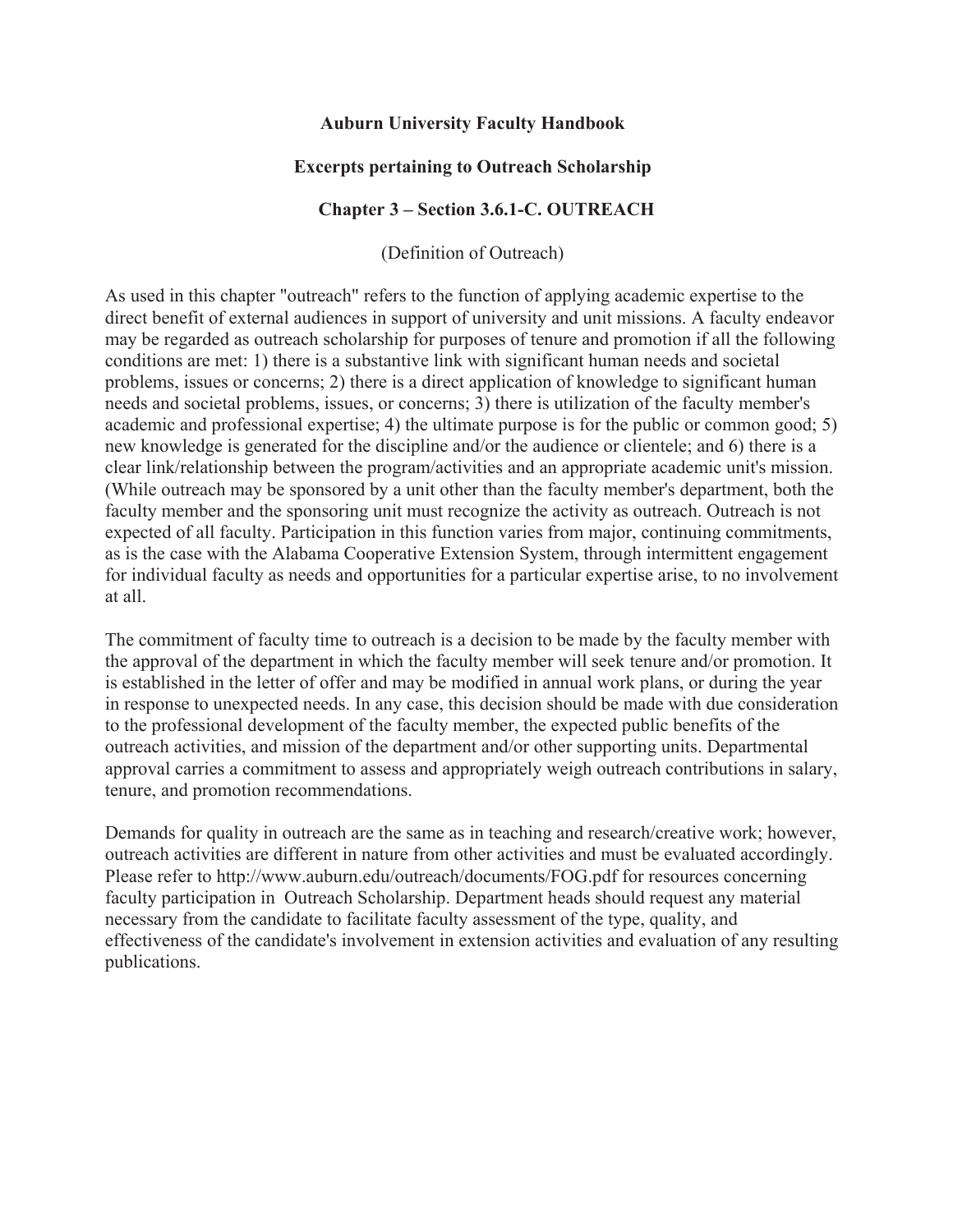# **Chapter 3 – Section 3.6.5-C-(2)-3. OUTREACH**

(Documentation of scholarly contributions for tenure and promotion review)

### . Outreach

The purpose of this section is to document achievement in outreach scholarship. It is divided into two parts. Part 1 is a reflective commentary on the candidate's outreach program or programs. It is intended to highlight and explain the candidate's most significant contributions. Part 2 is a list of all of the candidate's outreach activities and products.

a. Commentary. The commentary should describe and explain the scholarship involved in one or more outreach programs that you consider the major achievements of your efforts. A program is a set of activities that share a common focus and depend upon a particular expertise. The entire commentary is limited to five pages, single spaced. Each program should include the following.

a. Description. Provide a brief overview of the needs addressed, the objectives, methods, and target audience. Describe selected activities and/or products from Part B that are most illustrative of the candidate's contribution to this program. Include example in the portfolio.

b. Mission. Indicate how the program was compatible with university and unit missions.

review panels, receipt of contracts, grants, and professional awards, etc. c. Scholarship. Describe the role of the candidate's professional expertise in the design and execution of the program. Describe how the activities applied the candidate's discipline to the needs of society, required integration with other disciplines, and/or generated new knowledge for the discipline and/or audience. Explain how this knowledge was communicated to broader audiences. Indicate how the program led to increased recognition of the candidate's professional expertise by external audiences. Indicators would include requests for information, invitations to make presentations, service on

 scholars/critics). d. Impact. Describe observed impacts and/or explain any unobserved impacts that are to be expected according to the discipline(s) applied. Identify the direct and indirect beneficiaries. Evidence of impact can include both quantitative results (e.g. changes in test scores, increased crop production, or widespread adoption of a product or technique) and qualitative results (e.g. testimonials from clients, reviews by knowledgeable

E. Activities and Products. List activities and products using the categories outlined below. There is no page limit on Part B, but candidates are encouraged to be concise in order to focus reviewers' attention on the most important contributions. In particular, numerous activities or products of the same type should be summarized to the extent possible. Brief descriptions accompanied by examples and totals will suffice.

a. Instructional activities. List the title or subject of each distinct course or presentation, the type (curriculum, course, workshop, exhibit. etc.), the duration (usually in hours), the